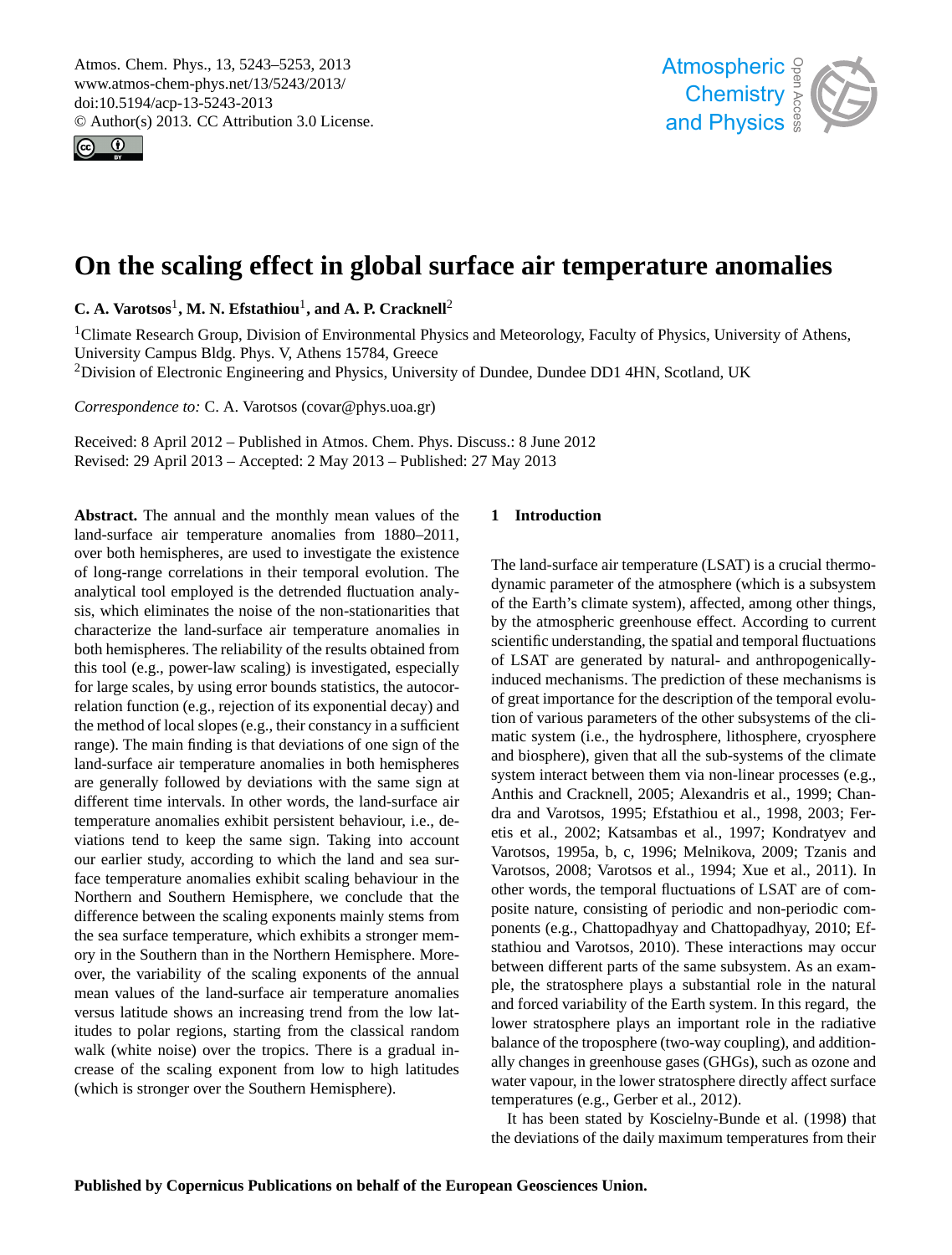average values follow a universal scaling law (or persistence law) with roughly the same exponent,  $a = 0.7$ . This behaviour was said to be found in the atmospheric variability by 14 meteorological stations around the globe, but in a later study Weber and Talkner (2001) found differences between these exponent values, depending on the altitude of the meteorological station.

In this regard, Eichner et al. (2003) studied the appearance of long-term persistence in surface air temperature records, obtained at 95 stations all over the globe using several variants of the detrended fluctuation analysis (DFA). They obtained correlation exponent values in the range 0.55–0.9 centered strongly at around 0.65 over continents, but systematically higher values for islands.

The DFA tool was also used by Maraun et al. (2004) in order to study the existence of long-range correlations, which mathematically denote that the correlation sum is divergent. Maraun et al. (2004) demonstrated that if the autocorrelation function of a process decays according to a power law for large time lags, then it exhibits scaling, i.e., a long-memory process, which in fact refers to a non-periodic process. In addition, they claimed that power-law scaling of the fluctuation function cannot be regarded a priori, but it should be established in conjunction with the investigation of the local slopes. They argued that the comparison of a long-memory with a short-memory model does not specify the existence of long-range correlations from the application of DFA on a finite dataset. Moreover, they remarked that scaling cannot be concluded from a log-log straight line fit to the fluctuation function.

Recently, six reconstructed records of the Northern Hemisphere (NH) temperatures, analysed by Rybski et al. (2006), revealed long-term persistence. Due to the long-term persistent correlations, the mean temperature variations  $\sigma$  (*m*, L) between L years (moving averages over  $m$  years) were substantially larger than for uncorrelated or short-term correlated data.

Finally, in our previous study (Efstathiou et al., 2011) we studied the scaling behaviour of the time series of the hemispheric mean monthly land- and sea surface temperature (LSST) anomalies during the period January 1850– August 2008. The datasets employed were obtained from the Climatic Research Unit (School of Environmental Sciences of University of East Anglia; [www.cru.uea.ac.uk/cru/](www.cru.uea.ac.uk/cru/data/temperature/) [data/temperature/\)](www.cru.uea.ac.uk/cru/data/temperature/). We showed that there is persistent powerlaw scaling in the time series of the LSST anomalies, which stems from the time evolution of their values and not from their marginal distribution. Remarkably, this persistency was found to be stronger in the Southern Hemisphere (SH) (see also Alvarez-Ramirez et al., 2008).

In the present paper, we substantially extend the abovementioned analysis by considering the LSAT anomalies for various latitudinal zones of each hemisphere separately and globally. Our principal aim is to investigate the intrinsic scaling properties of the LSAT anomalies and to compare them with those of LSST anomalies found in Efstathiou et al. (2011). In other words, we investigate whether the fluctuations of the LSAT anomalies in small time intervals are significantly correlated to those in longer time intervals and to identify with reasonable accuracy the type of this correlation. The robustness (or not) of the result obtained (or not) is critical to whether this can be exploited further. For instance, the current climate models do not display scaling behaviour, especially for the scenario of the climate change induced from the increased or even constant GHGs concentrations (e.g., Koutsoyiannis et al., 2008). Therefore, there is an urgent need for the development of such climate models, which should be based on robust evidence for scaling behaviour at long time scales. The main insight of this paper is the robustness of the long-memory evidence in LSAT, which had not been studied to date.

## **2 Data and analysis**

For the above mentioned purposes we employed the annualand monthly mean values of LSAT anomalies (in 0.01 degrees Celsius) obtained from the National Aeronautics and Space Administration Goddard Institute for Space Studies, covering the period 1880–2011 [\(http://data.giss.nasa.gov/](http://data.giss.nasa.gov/gistemp/) [gistemp/\)](http://data.giss.nasa.gov/gistemp/). As it is clearly stated on this website, the analysis is limited to the period since 1880 because of poor spatial coverage of stations and decreasing data quality prior to that time.

As discussed in the previous section, the main aim of this paper is to search efficiently for time scaling in the LSAT anomalies time series, by using an analytical tool that would not be affected by the non-stationarities of the time series, compared to the classical methods, like the autocorrelation function, Fourier analysis, etc. The technique that has been proved to satisfy this criterion is the well-established DFA, which stems from random walk theory and permits the detection of intrinsic self-similarity in non-stationary time series (Peng et al., 1994; Weber and Talkner, 2001; Varotsos, 2005a, b; Varotsos and Kirk-Davidoff, 2006; Varotsos et al., 2002, 2003, 2005, 2006, 2007, 2009).

The sequential steps of DFA may be briefly described as follows. Firstly, the  $y(i) =$  LSAT anomalies time series is integrated and is divided into a series of non-overlapping boxes of equal length,  $\tau$ . Then in each box a best polynomial local trend (of order l) is fitted in order to detrend the integrated profile by subtracting the locally fitted trend. Secondly, for each box the root-mean-square fluctuation  $F_d(\tau)$  is calculated. The squared fluctuation function of this integrated and detrended profile is calculated by averaging over all boxes. Thirdly, this procedure is repeated for several boxes' lengths. More specifically, the detrended fluctuation function  $F$  is defined by Kantelhardt et al. (2002):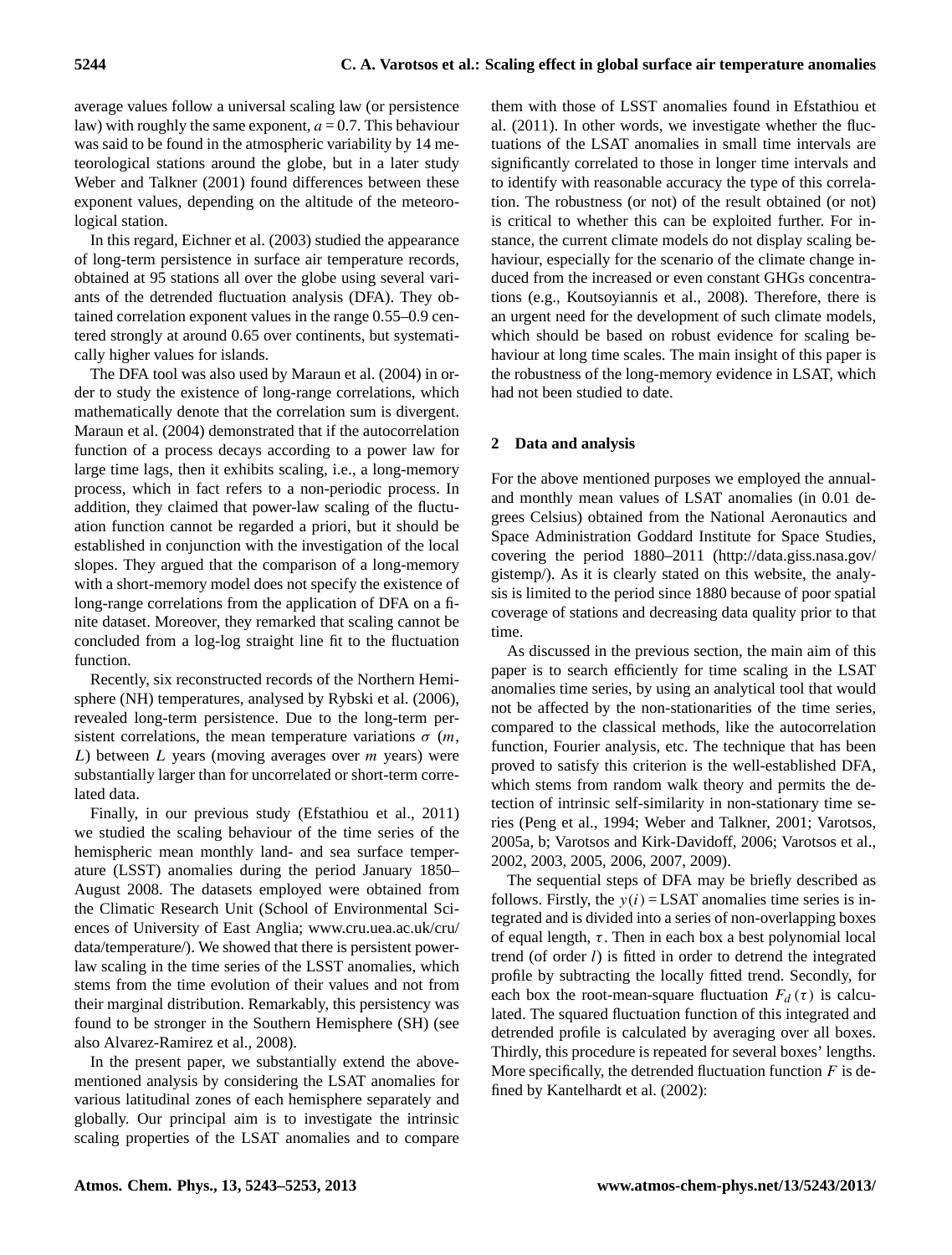$$
F^{2}(\tau) = \frac{1}{\tau} \sum_{i=k\tau+1}^{(k+1)\tau} [y(i) - z(i)]^{2}, k = 0, 1, 2, ..., \left(\frac{N}{\tau} - 1\right) \tag{1}
$$

where  $z(i)$  is the polynomial of order l least-square fit to the  $\tau$  data points contained in a box. Due to natural variability, a reasonable choice for the maximum scale is about 1/10 of the total record length (Maraun et al., 2004). In our analysis, below  $F(\tau)$  is calculated for maximum scale N/4 approximately.

It is worth noting that averaging  $F(\tau)$  over the  $N/\tau$  intervals gives the fluctuation  $\langle F(\tau) \rangle$  as a function of  $\tau$ . For scaling dynamics, the averaged  $F^2(\tau)$  over the  $N/\tau$  intervals with length  $\tau$  is expected to obey a power law, notably

$$
\langle F^2(\tau) \rangle \sim \tau^{2\alpha} \tag{2}
$$

and the power spectrum function scales with  $1/f^{\beta}$ , with  $\beta =$  $2a - 1$  (Taqqu et al., 1995).

A derived DFA exponent  $a \neq 1/2$  denotes the existence of power-law correlations for large scales, while  $a = 1/2$  reveals the classical random walk (white noise). If  $0 < \alpha < 0.5$ , power-law anticorrelations are present (antipersistence). If  $0.5 < \alpha < 1.0$ , then persistent power-law correlations prevail. The case  $a = 1$  corresponds to the so-called  $1/f$  noise (e.g., Hausdorff and Peng, 1996). In addition, when  $1 < \alpha < 1.5$ , then long-range correlations are present (Weber and Talkner, 2001). In other words, the DFA exponent could be assumed as a measure of the long-range dependence (LRD). A more detailed description of the DFA tool is presented by Efstathiou et al. (2011). It should be stressed that the power-law scaling deduced by the DFA fluctuation function must not be taken as evidence for long-range correlations. As mentioned above, in order to reliably infer power-law scaling, it must be established by investigating the constancy of local slopes in a sufficient range, rejecting also the exponential decay of the autocorrelation function (Maraun, et al., 2004; Rust, 2007; Tsonis and Elsner, 1995).

The reason we have used both annual mean and monthly mean temperature anomalies is due to the ongoing debate about the minimum allowable amount of data required to reliably employ the DFA methodology (Bryce and Sprague, 2012). Some of the earlier studies claim that DFA requires a large sample size (i.e., 1000+ data points), while others suggest a definitive minimum sample size (e.g., 600 by Ludecke et al., 2011, or less by Delignieres et al., 2006 and Cororando and Carpena, 2012). In particular, Coronado and Carpena (2005) studied the influence of the length of a time series on the results obtained from several techniques used to detect long-range correlations. They reached the conclusion that the DFA method is practically free of size effects, providing consistently correct results for all the ranges/blackbox[CE]Note that "range" was made plural for this sentence to make semantic sense. But you may have meant "for the entire range of time series lengths." Please check. of time series lengths. In this context, Delignieres et al. (2006) tested similar methods for the estimation of the scaling exponent, focussing in particular on short time series (i.e., series of 2048, 1024, 512, 256, 128 and 64 data points). According to the results presented by Delignieres et al. (2006), DFA worked particularly well with fractional Gaussian noise (fGn) series with no significant bias and no effect of data series length, whatever the true value of  $\alpha$ exponent.

In addition, there are other methods which give error bounds, like spectral estimators (e.g., Geweke and Porter-Hudak, 1983), which claim to be superior to DFA. In a later study, Hurvich and Brodsky (2001) found that a few choices, originally suggested by Geweke and Porter-Hudak (1983), can lead to performance that is markedly inferior to that of the optimal choice, even in reasonably small samples. Very recently, Franzke et al. (2012) studied the performance of tools (among them DFA) that were originally developed to detect LRD, and have found application in the prediction of dangerous bifurcations in dynamical systems, such as climate "tipping points". The conclusion drawn by Franzke et al. (2012) is verbatim: "While it is true that all of the estimators we tested perform reasonably well for fractional Gaussian noise, once a time series is non-Gaussian or is nonstationary (in trend or volatility) the estimators can be problematic."

Under these circumstances one could argue that the annual temperature anomalies should not be used for DFA due to their limited sample size, and suggest that the monthly temperature anomalies should be utilised instead. Thus, we decided to analyse here both annual and monthly temperature anomalies, including the corresponding error estimates.

In more detail, the data analysed here refer to annual mean values of LSAT anomalies with 131 data points and 1572 data points for the monthly values of LSAT anomalies. It should be emphasized that Audit et al. (2002) demonstrated that the wavelet transform modulus maxima estimator leads to larger mean squared errors (compared to those obtained by DFA) when analysing short time series of length  $10<sup>2</sup>$  data points. That is why it was preferred to use DFA and not, for example, wavelet based estimators of self-similarity (Varotsos et al., 2007; see also the interactive discussion, i.e., SC S5324).

#### **3 Results and discussion**

## **3.1 DFA exponent in the time series of the annual mean LSAT anomalies**

As mentioned above, the annual means used in the present study were based on LSAT anomalies covering the whole Earth and both hemispheres (Fig. 1). The principal features shown in Fig. 1 are the existence of non-stationarities in the LSAT anomalies and the strong upward trend that can both mask correlations and in particular long-term correlations.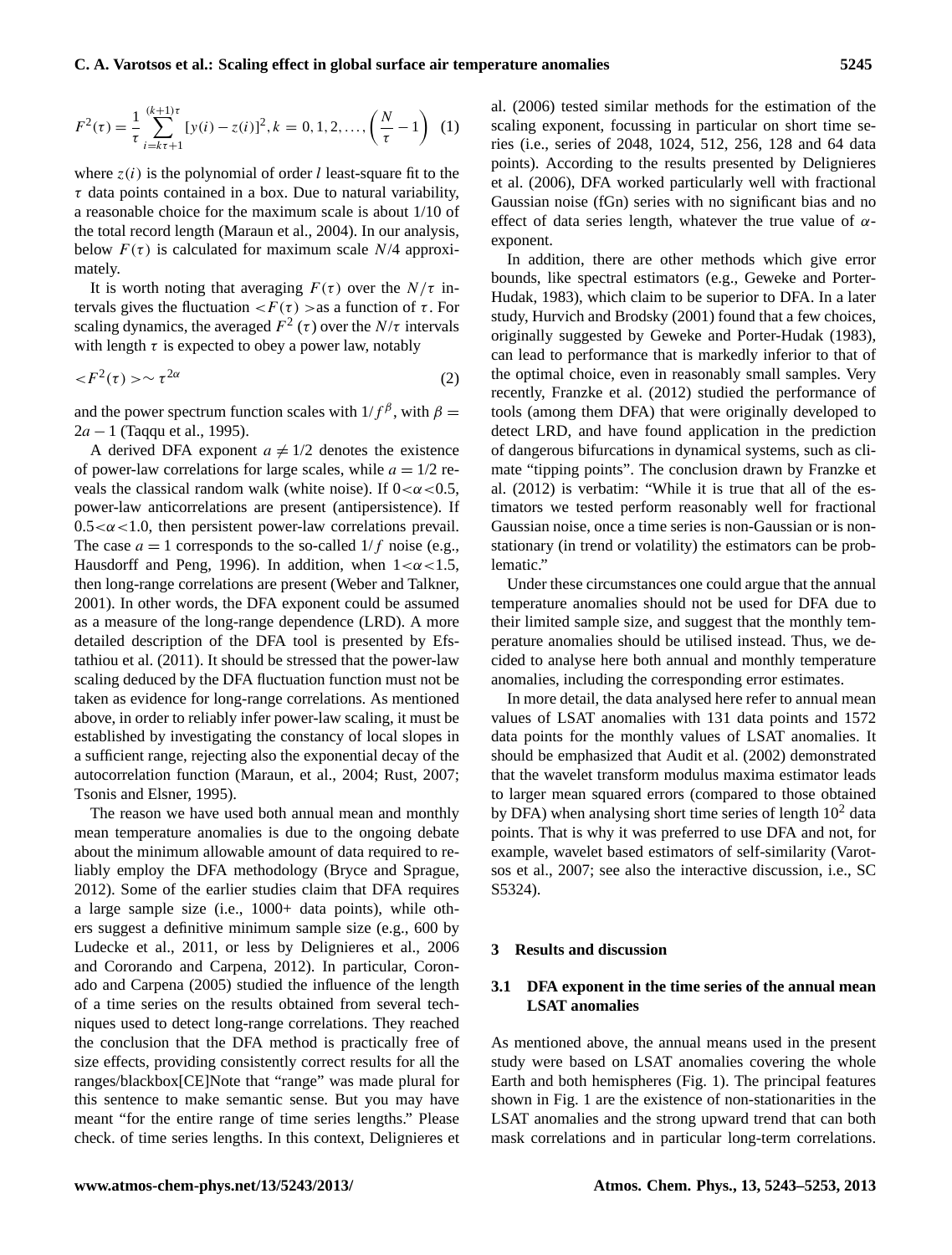

**Fig. 1.** Annual LSAT anomalies in 0.01◦ C, during the period 1880– 2011, **(a)** globally, **(b)** over the NH and **(c)** over the SH.



**Fig. 2.** Detrended annual mean LSAT anomalies in 0.01◦ C, during the period 1880–2011, **(a)** globally, **(b)** over the NH and **(c)** over the SH.

For instance, uncorrelated data with a long-term trend may look like correlated data. Also, long-term correlated data may look like uncorrelated data due to a trend. Thus, the longterm trend was filtered out by calculating the departures of the LSAT anomalies values from the polynomial best fit (of sixth order) to the whole LSAT anomalies time series, over the whole Earth and both hemispheres, separately (Fig. 2).

In the following, the results obtained from the application of DFA to the detrended LSAT anomalies time series are presented and interpreted. The DFA exponent for the detrended annual mean LSAT anomalies over the globe was found to be  $a = 0.68$  and over both hemispheres  $a = 0.65$ , with standard deviation 0.03 for all geographical areas. Therefore, the fluctuations of the studied parameter exhibit long-range persistence for large scales up to 32 yr (Fig. 3).

In order to examine whether the aforementioned value of the a-exponent is attributed to the temporal evolution of the LSAT anomalies and not from their marginal distribution, the investigated time series was randomly shuffled. If the shuffled LSAT anomalies values followed the random (white) noise, then the persistence found above would not come from the data but from their temporal evolution. In this regard, we applied the Monte Carlo method, relying on 1000 repeated random samplings of the detrended annual mean LSAT anomalies (over the NH, SH and globe, separately) to compute the corresponding *a*-exponents. According to the Kolmogorov–Smirnov (Stephens, 1974) and Anderson–Darling (Anderson and Darling, 1954) best fit



**Fig. 3.** Double logarithmic plot (10-base logarithms) of the rootmean-square fluctuation function  $F_d(\tau)$  versus time interval  $\tau$  (in years) for the detrended annual mean LSAT anomalies set **(a)** globally with the best fit equation ( $y = 0.68x + 0.32$  with  $R^2 = 0.97$ ), **(b)** over the NH with the best fit equation ( $y = 0.65x + 0.43$  with  $R^2 = 0.97$ ), and **(c)** over the SH with the best fit equation (y =  $0.65x + 0.37$  with  $R^2 = 0.97$ ).

tests, the dataset of the derived a-exponents (for each geographical area) obey Gaussian distribution at 95 % confidence interval (or significance level 0.05) with mean value  $\bar{a}$  = 0.52 and standard deviation  $s_a$  = 0.08. Moreover, the 95 % confidence interval of  $\bar{a}$  is

$$
\left(\bar{a} - \frac{1.96}{\sqrt{1000}} \cdot s_a, \bar{a} + \frac{1.96}{\sqrt{1000}} \cdot s_a\right)
$$
i.e., (0.515, 0.525). (3)

Thus, according to the  $t$  test, the hypothesis that the shuffled values of the detrended annual mean LSAT anomalies follow the random (white) noise  $(0.5 \pm 0.04)$  is accepted at 95% confidence interval. As an example, Fig. 4 shows the DFA results of one of the random samplings with  $a = 0.51$  and standard deviation 0.03 for each geographical area. In other words, we find that the DFA exponent that characterizes the fluctuations in the shuffled data is near 0.5, thus indicating that the Joseph phenomenon is the main effect (Mandelbrot and Wallis, 1968; Rybski et al., 2008). On the other hand, the estimated DFA exponents depicted in Fig. 3 (i.e.,  $0.68 \pm 0.03$ ) and  $0.65 \pm 0.03$ ) are obviously higher than the white noise-a, indicating that the fluctuations of the detrended annual LSAT anomalies time series exhibit power-law persistence.

The power-law persistence assumed above for the structural profile of LSAT anomalies signifies its impacts to the climate system. We emphasize that the reliably modelled values of LSAT anomalies versus time period (i.e., past and future simulations) must exhibit the same scaling properties with that existing in the real observations of the LSAT anomalies during the covered period (1880–2012). Thus, the assumed scaling property may serve as a unique criterion of the reliability of a proposed climate model. In this regard, Govindan et al. (2002) carried out a test for the scaling performance of seven leading global climate models by analysing the temperature records of six representative sites around the globe simulated by the models. The test showed that the simulated records fail to reproduce the scaling behaviour of the observed records. Consequently, the aforementioned scaling found for the temporal evolution of the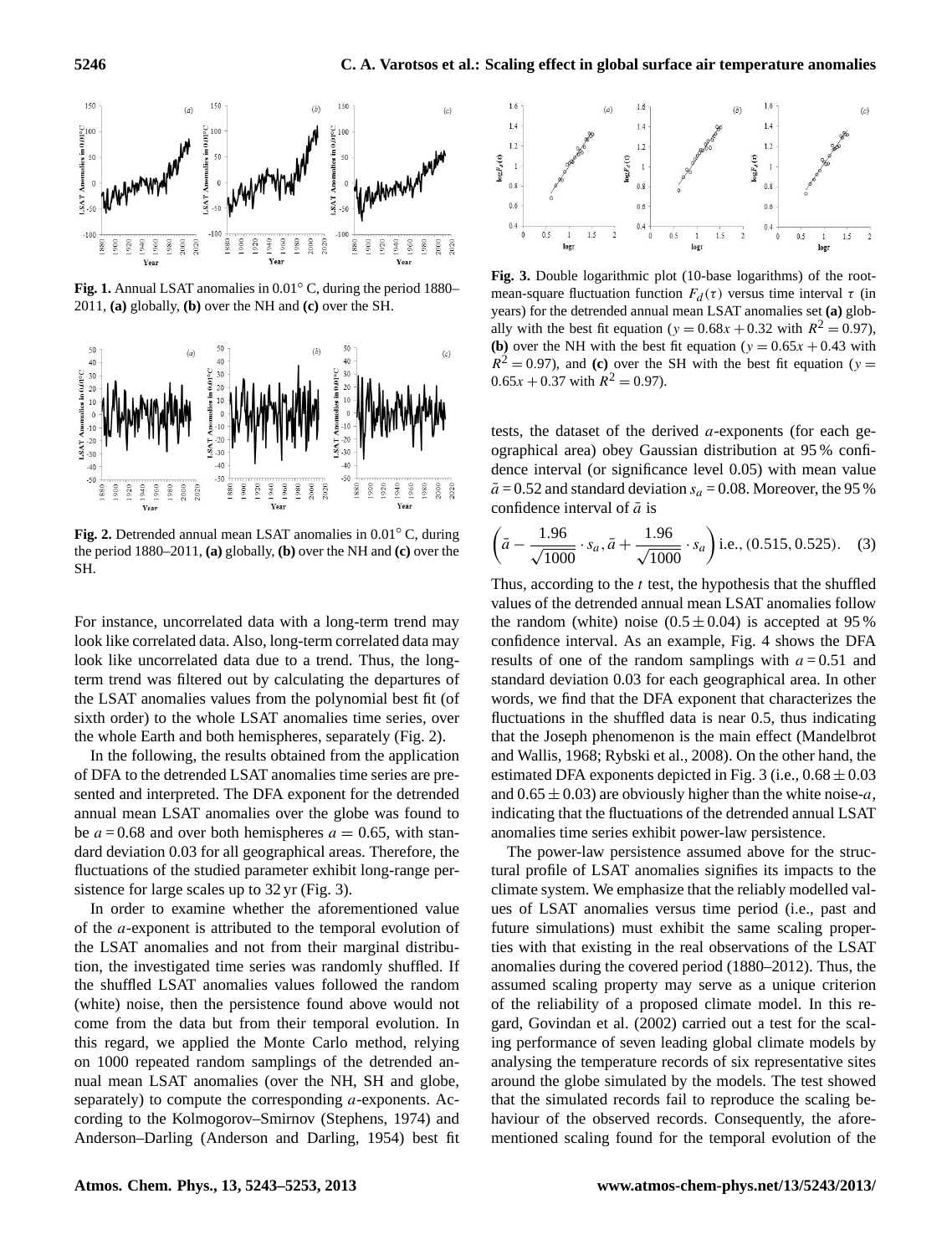

**Fig. 4.** Log-log plot (10-base logarithms) of the root-mean-square fluctuation function  $F_d(\tau)$  versus time interval  $\tau$  (in years) for the shuffled annual mean LSAT anomalies dataset **(a)** globally with the best fit equation ( $y = 0.51x + 0.86$  with  $R^2 = 0.94$ ), **(b)** over the NH with the best fit equation ( $y = 0.51x + 0.89$  with  $R^2 = 0.92$ ), and **(c)** over the SH with the best fit equation  $(y = 0.51x + 0.82)$ with  $R^2 = 0.93$ ).

surface air temperature over land of both hemispheres or globally must not be violated by the global climate models. It is important to note here that the inference of long-range correlations (or long-term memory) from the above-mentioned DFA results, prerequisites that the power-law scaling needs to be established, and a simple exponential decay of the autocorrelation function at long time scales have to be rejected. In relation to this, Maraun et al. (2004) reported verbatim: "The main insight is, that power-law scaling of the fluctuation function and thus long-memory may not be assumed a priori but have to be established." With regard to the rejection of the exponential decay of the autocorrelation function, Maraun et al. (2004) confirmed the earlier finding of Taqqu et al. (1995) and concluded verbatim: "For time series with algebraically decaying autocorrelations it can be shown that in the limit of large scales the fluctuation function increases according to a power law (Taqqu et al., 1995)." Both prerequisites will be analysed in the next sub-sections.

## **3.2 DFA exponent in the time series of the monthly mean LSAT anomalies**

In order to confirm the above discussed results, we also analysed the monthly mean values of LSAT anomalies covering the whole Earth and both hemispheres, during the same period 1880–2011.

Firstly, the long-term trend was excluded by calculating the departures of the monthly mean values of LSAT anomalies from the polynomial best fit (6th degree) to the whole LSAT anomalies time series, over the whole Earth and both hemispheres, separately.

Secondly, the analysis of the time series of the detrended monthly mean LSAT anomalies started by asking if the LSAT anomaly at a given instant has any correlation with the LSAT anomaly in a later time, i.e., if the LSAT time series exhibits long-range correlations. However, this presupposes the rejection of a simple exponential decay of the autocorrelation



**Fig. 5.** Power spectral density of the detrended monthly mean LSAT anomalies (over the whole Earth) with the power-law (black line) and the exponential (grey line) fit ( $y = 1499x^{0.75}$  with  $R^2 = 0.75$ and  $y = 42963e^{0.02x}$  with  $R^2 = 0.32$ , respectively).



**Fig. 6.** Log-log plot (10-base logarithms) of the root-mean-square fluctuation function  $F_d(\tau)$  versus time interval  $\tau$  (in months) for the detrended monthly mean LSAT anomalies dataset **(a)** globally with the best fit equation ( $y = 0.80x + 0.41$  with  $R^2 = 0.99$ ), **(b)** over the NH with the best fit equation ( $y = 0.75x + 0.60$  with  $R^2 = 0.99$ ), and **(c)** over the SH with the best fit equation ( $y = 0.73x + 0.60$ with  $R^2 = 0.99$ ). Note: By removing the cross-over point that corresponds to around 50 months, the DFA exponent in **(a)** slightly decreases  $(= 0.78 \pm 0.01)$  and in **(b)** remains the same.

function. In this regard, the profile of the power spectral density of the detrended monthly mean LSAT anomalies over the globe, shown in Fig. 5, is better fitted algebraically (by a power law) than by an exponential function, a fact that is certified by the F test at the 95 % confidence interval.

Thirdly, the DFA exponents obtained from the analysis of the detrended time series of the monthly mean LSAT anomalies over both hemispheres are almost equal  $(0.75 \pm 0.01$  and  $0.73 \pm 0.01$  for the NH and SH, respectively) approaching that of the global LSAT anomalies ( $a = 0.80 \pm 0.01$ ) (Fig. 6). This result supports the equal contribution of the land to the scaling of the surface air temperature over both hemispheres. Moreover, the fluctuations of the monthly means of the LSAT anomalies reveal persistent power law for scales up to 32 yr.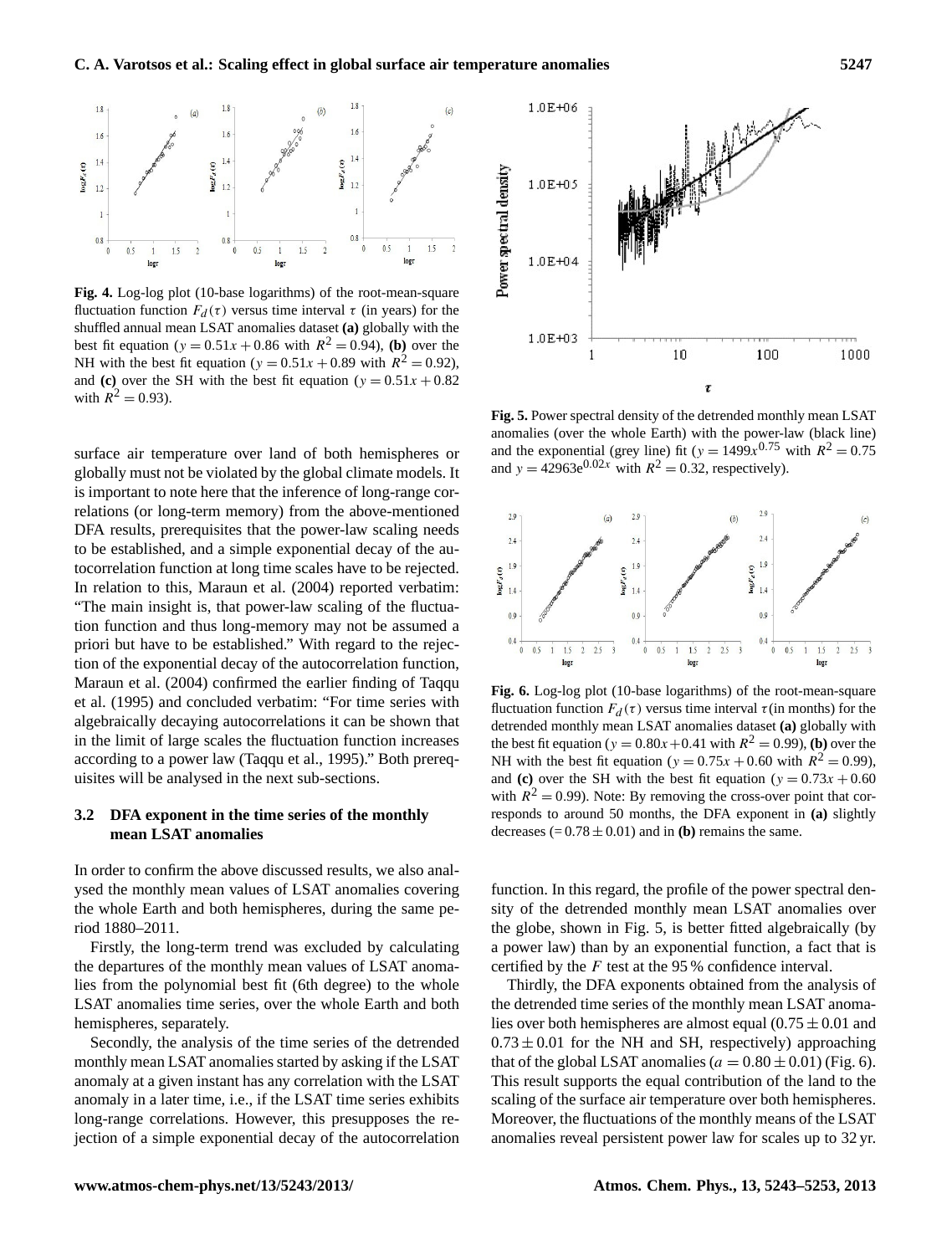It should be noted that the "cross over" shown in Fig. 6a, b at  $\log \tau = 1.7$  (which corresponds to  $\tau = 50$  months) stems from the insignificant El Niño–southern oscillation (ENSO) signal into the time series (Chen et al., 2002). Excluding this ENSO signal with the application of Wiener filtering, the DFA exponent in Fig. 6a slightly decreases, becoming  $a = 0.78 \pm 0.01$ , while it does not change in Fig. 6b. Remarkably, such a crossover at Fig. 6c (i.e., SH) was not observed.

As mentioned in the Introduction, Efstathiou et al. (2011) suggested that the monthly mean LSST anomalies data during the period January 1850–August 2008 obey persistent power-law correlations for long scales up to 39 yr, which are stronger at the SH. In more detail, Efstathiou et al. (2011) have found that the LSST anomalies scaling exponents are  $a = 0.78 \pm 0.01$  and  $a = 0.89 \pm 0.02$  in the NH and SH, respectively. This is a composite outcome of the air temperature persistence over both land and sea, suggesting that the air temperature of the SH behaves more persistently. The reason, however, has not been explained so far.

The analysis presented here stresses that the scaling exponents of monthly mean LSAT anomalies for NH and SH are almost equal  $(a = 0.75 \pm 0.01$  and  $a = 0.73 \pm 0.02$ , respectively). It clearly suggests that the land contributes equally to the scaling of the surface air temperature of both hemispheres, independently of their peculiarities (e.g., NH, SH land mass ratio and albedo). Thus, the net result drawn is that the difference between the scaling exponents in both sea and land contributions to the surface air temperature stems mainly from the sea surface temperature (SST), which exhibits stronger scaling in the Southern than in the Northern Hemisphere. This finding is in line with that of Monetti et al. (2003), according to which a stronger persistence is observed over the oceans (Atlantic and Pacifc Oceans) than over the continents. Scaling in SST up to decades was also demonstrated in observations and coupled atmosphere– ocean models with complex and mixed-layer oceans by Fraedrich and Blender (2003) and others (e.g., Ausloos and Ivanova, 2001; Eichner et al., 2003). From a physical point of view, the strong tendency of the air temperature over ocean at a particular period to remain the same during the next period (strong persistence) is expected, because the oceans have the greatest capacity to store heat (covering almost three quarters of the Earth's surface), thus being able to regulate the temperature on land. The latter may probably be the reason for the less pronounced persistence of temperature over land.

It can be argued that simple correlations between SST and LSAT or LSST anomalies over NH and SH could shed light on the aforementioned difference in DFA exponents. In general, however, it is not straightforward that two time series that are significantly correlated will lead to the same DFA exponents. In addition, it should be recalled that the local changes of SST influences water vapour and clouds (through the activation of thermodynamical processes). However, water vapour and clouds are sensitive to many other factors that may depend only partly on the local SST (e.g., the large-scale atmospheric circulation, which transports heat and moisture affecting the thermodynamical stability of the atmosphere on large spatial scales). In this context, positive correlations between SST, water vapour, and clear-sky greenhouse effect have been interpreted as manifestations of the positive water vapour feedback (Bony et al., 1997; Raval and Ramanathan, 1989).

## **3.3 DFA – local slopes in the time series of the annual and monthly mean LSAT anomalies**

As discussed above (Sect. 2), Franzke et al. (2012) suggested that the two phenomena of LRD and non-Gaussian behaviour commonly occur together in a complex system, discussing, in particular, two models which can simultaneously account for both phenomena: autoregressive fractional integrated moving average (ARFIMA) and linear fractional stable motion (LFSM).

Keeping this in mind, we checked the time series used in our paper for Gaussian behaviour by employing the Kolmogorov–Smirnov and Anderson–Darling best fit tests. The outcome is that the detrended annual and monthly mean LSAT anomalies time series obey a Gaussian distribution at the 95 % confidence interval.

As we said above, another point which needs further exploration is pointed out by Maraun et al. (2004): "To reliably infer power-law scaling, it has to be established and not be assumed. This can be done by estimating local slopes and investigating them for constancy in a sufficient range." Therefore, since the single straight line of the DFA plot for the detrended and deseasonalised (by Wiener filtering) monthly mean global LSAT anomalies established in the whole range of scales may be biased, we evaluated the local slopes of  $logF_d$  (τ) vs.  $log\tau$ , detecting for constancy in a sufficient range. Along these lines, we first fitted a straight line to  $logF_d(\tau)$  vs.  $log\tau$  within a small window. This window was then shifted successively over all calculated scales  $\tau$ . Figure 7 illustrates the local slopes a vs. log $\tau$  for four different window sizes. Inspection of Fig. 7 shows that for small scales the variance of the local slopes is low, while for large scales the variance is increased. Moreover, the local slope a seems to be fluctuated around a constant value ( $a \approx 0.78$ ) at the range 3–16 yr, approximately. In addition, we computed the standard deviations,  $s_a$ , of each estimated local slope over all the scales considered, separately for both window sizes, and the error bounds of each local slope  $a$  that were defined as  $a \pm 1.96$ · $s_a$  (see Fig. 7).

In the following, we applied the non-parametric Wald– Wolfowitz statistical hypothesis test (Wald and Wolfowitz, 1940) in order to examine the hypothesis  $H_0$  that the distribution of the local slopes for the detrended and deseasonalised monthly mean global LSAT anomalies could be considered identical to the distribution of the local slopes for a simulated white noise time series. As it was derived, the hypothesis  $H<sub>o</sub>$  is rejected at 95% confidence interval, using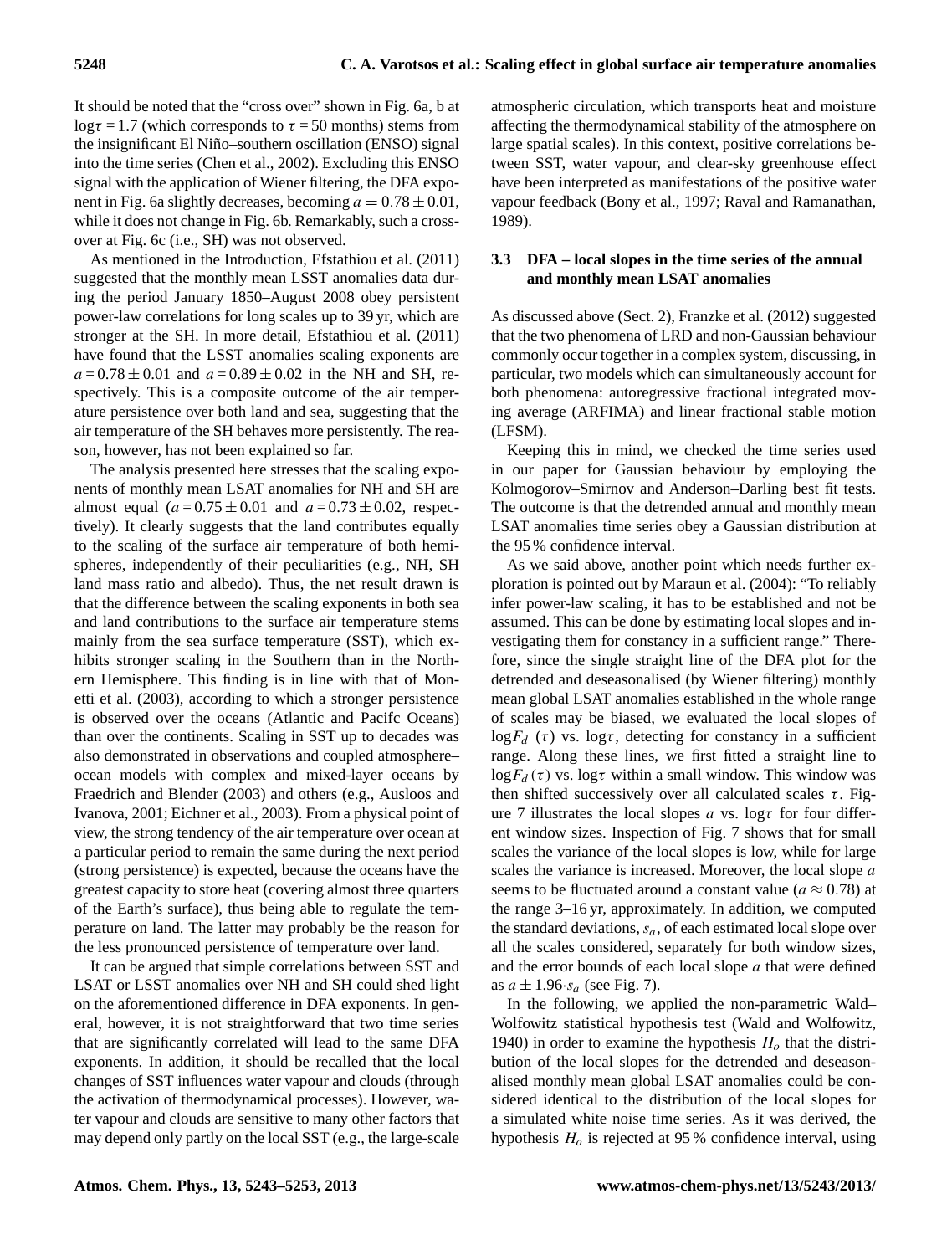

**Fig. 7.** Local slopes of the  $\log F_d(\tau)$  vs.  $\log \tau$  (10-base logarithms) calculated within a window of 8 points (dashed grey line), of 10 points (solid thin black line), of 15 points (solid bold black line) and of 20 points (solid bold grey line) for the detrended time series of the mean monthly global LSAT anomalies. The grey and black error bars indicate the corresponding  $1.96 \tcdot s_a$  – intervals of the slopes over all the considered scales.

each of the windows (of 8, 10, 15 and 20 points) separately. Furthermore, we calculated the weighted mean of the local slopes a using the inverse of their standard deviations  $1/s_a$ as weights; the derived value 0.79 seemed not to belong in the 2s-interval of the Monte Carlo mean value  $\bar{a} = 0.52$ . Inspection of Fig. 7, regarding the bias and variability of the estimated local slopes a vs.  $log\tau$ , reveals all the features of a long-memory process and differs adequately from a shortrange scaling behaviour (Maraun et al., 2004).

Next, the above mentioned analysis was repeated for the case of the NH. In more detail, Fig. 8 depicts the results obtained when applying the DFA–local slopes method on the detrended and deseasonalised mean monthly data of the NH. It is clearly seen from Fig. 8 that for large scales (3–16 yr) the local slope is fluctuating around a constant value ( $a \approx 0.75$ , thus establishing the power-law scaling. The method of local slopes was also applied to the mean monthly data of the SH, giving similar results to the above. Additionally, we applied the method of the DFA–local slopes to the annual data of the global LSAT anomalies for two different window sizes. The result obtained was that the local slope a vs.  $\log \tau$  is fluctuates around a constant value (∼0.68). Moreover, a Wilcoxon test showed that the mean value of the local slopes for the large scales is different from 0.5 at 95 % confidence interval. The same method was also applied to the annual data of the NH and SH providing same results.

Finally, in order to clarify whether the annual and the monthly mean time series reveal nearly equal scaling, we applied the non-parametric Wald–Wolfowitz statistical test.



**Fig. 8.** As in Fig. 7, but for the detrended and deseasonalised time series of the mean monthly LSAT anomalies of the Northern Hemisphere.

We attempted to examine the hypothesis  $H_0$  that the mean value of the local slopes for the detrended annual mean LSAT anomalies time series could be considered as equal to the mean value of the local slopes for the detrended monthly mean LSAT anomalies time series (over whole Earth, NH and SH, separately). As it is derived, the hypothesis  $H<sub>o</sub>$  cannot be rejected at the 95 % confidence interval, using indicatively the window of 7 (8) points for the annual (monthly) data. Besides, Xu et al. (2010), studying coarse-graining in time where data are averaged in non-overlapping time windows, have reached the conclusion that the scaling curve  $F(n)$  shifts down due to the decrease in the standard deviation of the coarse-grained signal, and that the scaling is practically preserved for positively correlated signals, while for anti-correlated signals there is a slight decrease in the scaling exponent. For instance, in Fig.3a (where the annual mean global LSAT anomalies set is analysed),  $log \tau < 1.5$  (i.e.,  $\tau$  < 31.6 yr) and in Fig. 6a (where the monthly mean global LSAT anomalies set is analysed),  $\log \tau < 2.58$  (i.e.,  $\tau < 380.2$ ) months  $= 31.6$  yr), thus confirming that the persistent scaling is practically preserved.

## **3.4 DFA exponent in the time series of the annual mean LSAT anomalies versus latitude**

In the following, we studied the annual mean values of LSAT anomalies over selected latitude zones, during the period 1880–2011. Table 1 depicts the DFA value for the polynomially detrended time series of the annual mean LSAT anomalies versus latitude. The obtained  $a$ -exponent ranges between (0.51, 0.79) with standard deviation 0.03. These DFA exponents point to power-law scaling, which, after the rejection of the exponential decay of the autocorrelation functions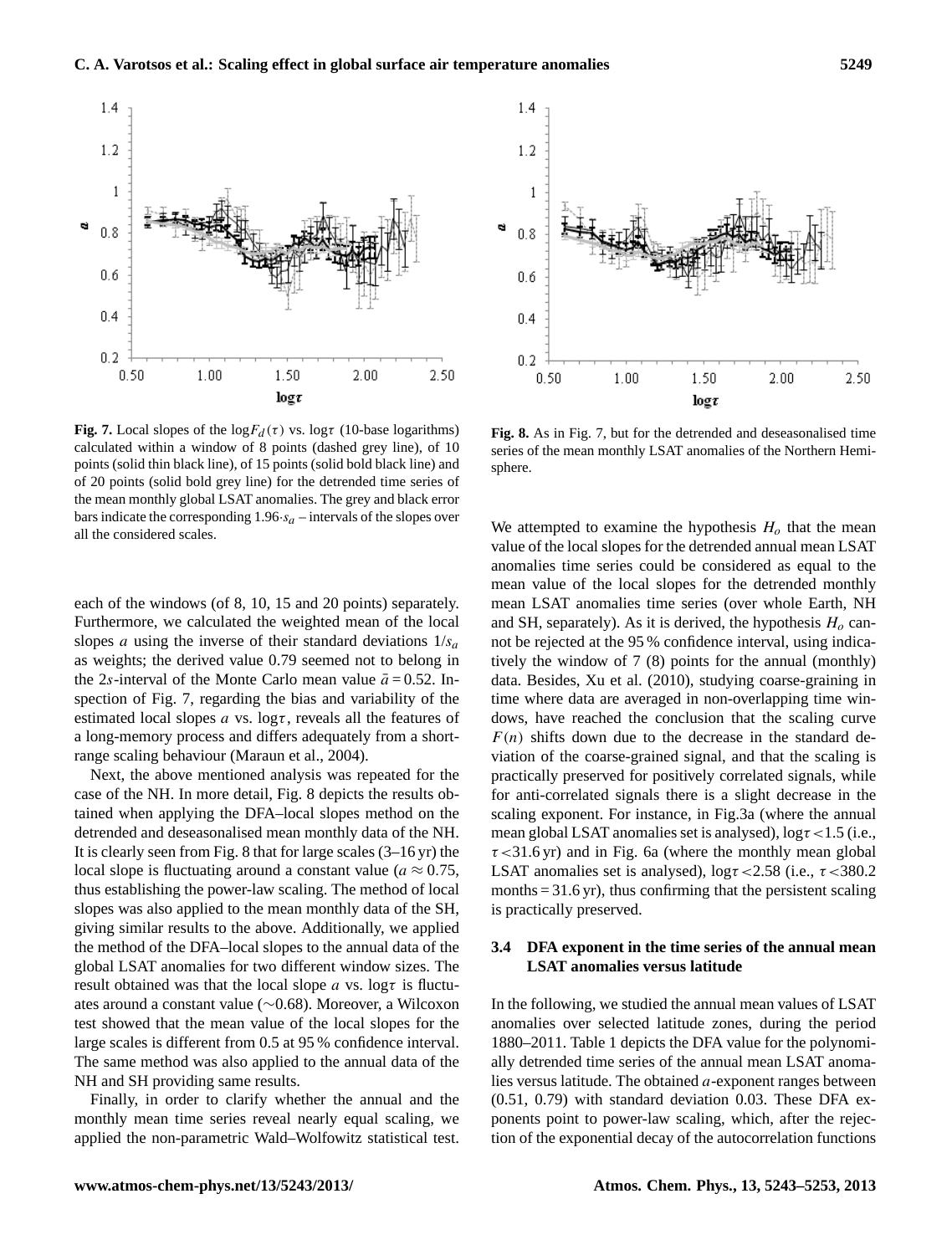| NH Latitude        | Equator- $24^{\circ}$ N | 24° N–44° N                    | 44° N–64° N                | $-24^{\circ}$ N–90 $^{\circ}$ N |
|--------------------|-------------------------|--------------------------------|----------------------------|---------------------------------|
| $a$ -value         | $0.52 \pm 0.02$         | $0.55 \pm 0.03$                | $0.6 \pm 0.02$             | $0.63 \pm 0.03$                 |
| <b>SH</b> Latitude | Equator- $24^{\circ}$ S | $24^{\circ}$ S-44 $^{\circ}$ S | $44^\circ$ S-64 $^\circ$ S | $24^{\circ}$ S-90 $^{\circ}$ S  |
| $a$ -value         | $0.51 + 0.02$           | $0.74 + 0.03$                  | $0.76 \pm 0.02$            | $0.79 \pm 0.03$                 |

**Table 1.** DFA-exponent for the annual mean LSAT anomalies versus latitude.

for large scales and the investigation of the local slopes of the fluctuation functions, imply long-range persistence over the latitude zones 24◦ N–44◦ N, 24◦ S–44◦ S, 44◦ N–64◦ N, 44◦ S–64◦ S, 24◦ N–90◦ N, 24◦ S–90◦ S and the classical random walk (white noise) over the zones Equator–24◦ N and Equator–24◦ S.

The poleward increase of the power-law exponents of the annual mean values of the LSAT anomalies in both hemispheres could be associated with the poleward increase in climate sensitivity predicted by global climate models. Nevertheless, the plausible reasons for the classical random walk over the tropics need further elaboration.

With regard to the poleward increase in climate sensitivity, several studies considering slow and fast feedbacks have shown that climate sensitivity depends upon several climate parameters (e.g., Varotsos, 2002). In particular, climate sensitivity is closely associated with the levels of GHGs, albedo, ice and snow, sea-ice coverage and thickness, moisture transfer, heat transported by the atmosphere and/or ocean, cloudiness, etc. The sum of these feedbacks yields net positive radiative forcing at the surface in high latitudes (e.g., Govindasamy et al., 2005; Holland and Bitz, 2003; Manabe and Stouffer, 1980; Pagani et al., 2010). As an example, on a warming Earth more energy is transported to the poles because the water vapour and cloud feedbacks are strongly positive at low latitudes and decrease drastically with increasing latitude, thus generating an equator-to-pole gradient. In this regard, Zelinka and Hartmann (2012) found that reduced heat flux from the high-latitude ocean further amplifies the equator-to-pole gradient in atmospheric energy loss, which requires the atmosphere to increase its share of the total poleward energy transport.

## **4 Conclusions**

We applied the detrended fluctuation analysis to the annual and the monthly mean values of the LSAT anomalies over the globe and both hemispheres for the period 1880–2011 in order to search for intrinsic dynamical properties.

According to the analysis and discussion presented above, the following conclusions may be drawn:

1. The annual and monthly mean LSAT anomalies time series, all over the globe and both hemispheres, exhibit persistent power-law scaling. To confirm this result the autocorrelation function and the method of the local

slopes of the fluctuation functions were employed. The results obtained show a rejection of an exponential decay of the autocorrelation function for large scales and a constancy of the local slopes in a sufficient range. Both results, along with the calculated error estimates, confirm the existence of LRD in the LSAT anomalies.

- 2. The scaling exponents of the annual (monthly) mean LSAT anomalies,  $a = 0.65$  (0.73–0.75), are roughly equal in both hemispheres, approaching that of the global annual (monthly) mean LSAT anomalies,  $a = 0.68$  (0.80), respectively. Comparing this result with our earlier finding (Efstathiou et al., 2011) that the LSST anomalies obey stronger scaling exponent  $(a = 0.89)$  in the SH than in the NH  $(\alpha = 0.78)$ , we reach the conclusion that the main contribution of the difference between the scaling exponents in both sea and land to the surface air temperature stems mainly from the SST, which exhibits stronger scaling in the SH than in the NH. This conclusion is in accordance with the basic knowledge that oceans have the greatest capacity to store heat, being thus able to regulate the temperature on land with less pronounced persistence.
- 3. The annual mean values of LSAT anomalies over the latitude zones 24◦ N–44◦ N, 24◦ S–44◦ S, 44◦ N–64◦ N, 44◦ S–64◦ S, 24◦ N–90◦ N, 24◦ S–90◦ S exhibit persistent power-law scaling, with gradually increasing scaling exponents with latitude and more pronounced over SH. The investigation of the local slopes of the fluctuation functions revealed the reliability of the scaling effect and the persistent long-range correlations. Remarkably, the tropical region (Equator–24◦ N and Equator– 24◦ S) obeys the classical random walk (white noise).

It should be emphasized that while it can never be ruled out that a process is not truly scaling, the analysis presented above for LSAT provides robust evidence for scaling behaviour over almost two decades (i.e., constancy of local slopes at long time scales), and that a power law fits the spectrum better than an exponential function. These two findings provide reasonably strong evidence for scaling behaviour in LSAT, which is a new finding in the scientific literature. As pointed out by Maraun et al. (2004), there have been several attempts in the past to detect long memory at various climatic parameters using the DFA tool, but in most cases without scrutinizing the sensitivity (i.e., compatibility with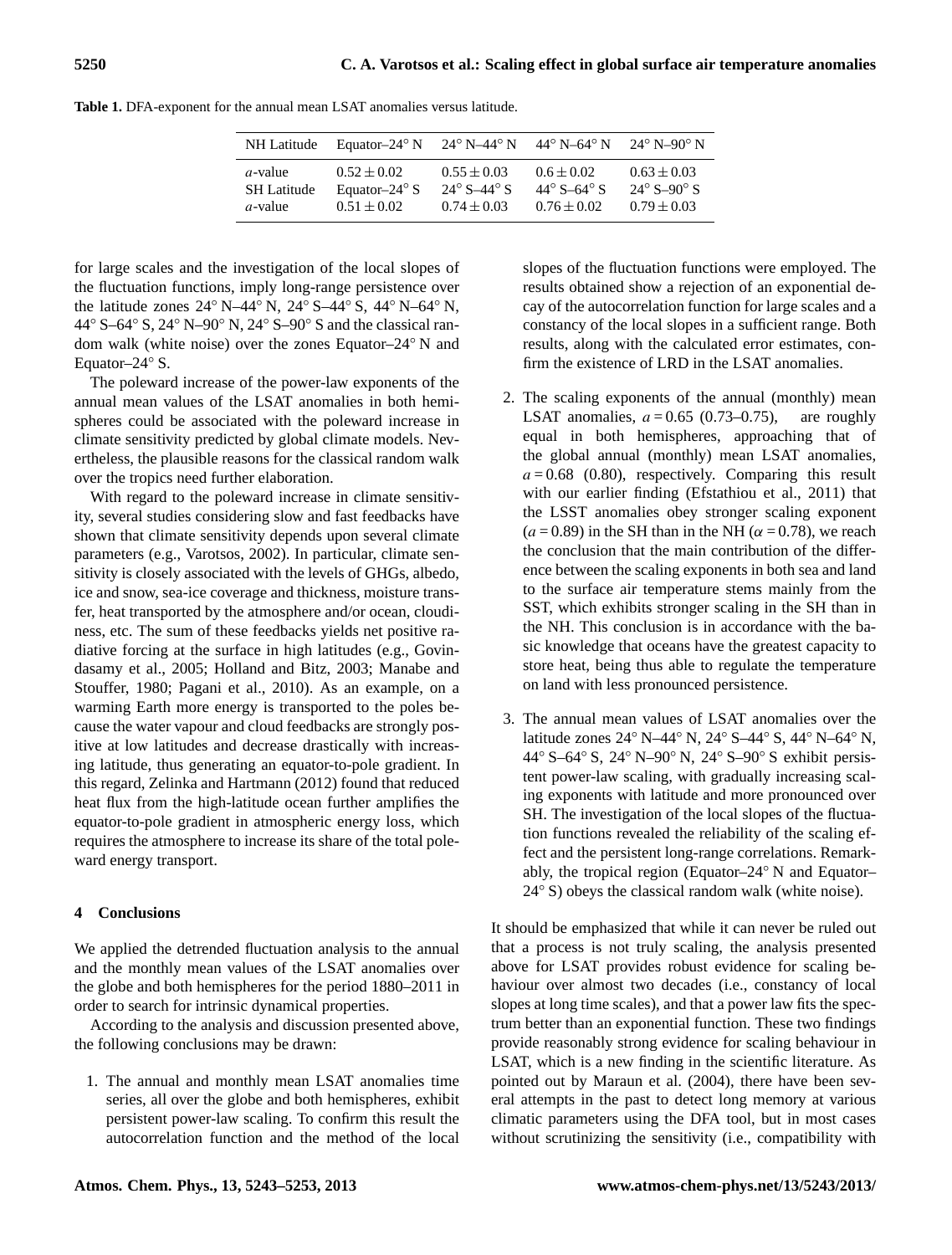LRD, whensoever present) and specificity (rejection of LRD, when not present) of the DFA algorithm. In our case, the DFA algorithm exhibited appropriate sensitivity and specificity. In addition, long-range correlations in the climate system have been considered sometimes as recurrences or periodicities (e.g., the Milankovitch-cycles). However, as mentioned in the Introduction, the concept of long-memory refers to non-periodic processes even if their (deterministic) behaviour generates correlations for infinite time lags (Maraun et al. 2004; Markonis and Koutsoyiannis, 2013).

The observed poleward stronger persistence in LSAT could be in general a result of either stronger positive feedbacks or larger inertia. In addition, the scaling property detected in the in-field observations of the LSAT anomalies could serve as a test for the state-of-the-art and the scaling performance of the advanced global climate models for confident projections of climate change (e.g., Theme Issue, Thompson and Sieber, 2012).

*Acknowledgements.* We wish to thank both reviewers for their fruitful comments.

Edited by: P. Haynes

#### **References**

- Alvarez-Ramirez, J., Alvarez, J., Dagdug, L., Rodriguez, E., and Echeverria, J. C.: Long-term memory dynamics of continental and oceanic monthly temperatures in the recent 125 years, Physica A 387, 3629–3640, 2008.
- Anderson, T. W. and Darling, D. A.: A Test of Goodness-of-Fit, J. Am. Stat. Assoc., 49, 765–769, 1954.
- Alexandris, D., Varotsos, C., Kondratyev, K. Y. and Chronopoulos, G.: On the altitude dependence of solar effective UV, Phys. Chem. Earth Part C-Sol.-Ter. Planet. Sci., 24, 515–517, 1999.
- Anthis, A. I. and Cracknell, A. P.: A method for classification accuracy evaluation for a precipitation-oriented classifier, Int. J. Rem. Sens., 26, 4785–4800, 2005.
- Audit, B., Bacry, E., Muzy, J. F. and Arneodo, A.: Wavelets based estimators of scaling behavior, IEEE Trans Inform. Theory, 48, 2938–2954, 2002.
- Ausloos, M. Ivanova, K.: Power-law correlations in the southern – oscillation – index fluctuations characterizing El Nino, Phys. Rev. E, 63, 047201, doi[:10.1103/PhysRevE.63.047201,](http://dx.doi.org/10.1103/PhysRevE.63.047201) 2001.
- Bony, S., Lau, K.-M., and Sud, Y. C: Sea Surface Temperature and Large-Scale Circulation Influences on Tropical Greenhouse Effect and Cloud Radiative Forcing. J. Climate, 10, 2055–2077, 1997.
- Bryce, R. M. and Sprague, K. B.: Revisiting detrended fluctuation analysis, Sci. Rep., 2, 1–6, doi[:10.1038/srep00315,](http://dx.doi.org/10.1038/srep00315) 2012.
- Chattopadhyay, S. and Chattopadhyay, G.: Univariate modelling of summer-monsoon rainfall time series: comparison between ARIMA and ARNN, Compt. Rend. Geosci., 342, 100–107, 2010.
- Chandra, S. and Varotsos, C. A.: Recent trends of the total column ozone – implications for the Mediterranean region, Int. J. Remote Sens., 16, 1765–1769, 1995.
- Chen, Z., Ivanov, P., Hu, K., and Stanley, H.: Effect of nonstationarities on detrended fluctuation analysis, Phys. Rev. E, 65, 041107, 1–15, 2002.
- Coronado, A. V. and Carpena, P.: Size effects on correlation measures, J. Biolog. Phys. 31, 121–133, doi[:10.1007/s10867-005-](http://dx.doi.org/10.1007/s10867-005-3126-8C) [3126-8C,](http://dx.doi.org/10.1007/s10867-005-3126-8C) 2005.
- Delignieres, D., Ramdani, S., Lemoine, L., Torre, K., Fortes, M., and Ninot, G.: Fractal analyses for 'short' time series: A reassessment of classical methods. J. Math. Psychol., 50, 525–544, 2006.
- Efstathiou, M. N. and Varotsos, C.: On the altitude dependence of the temperature scaling behavior at the global troposphere, Int. J. Remote Sens., 31, 343–349, 2010.
- Efstathiou, M. N., Varotsos, C., and Kondratyev, K. Y.: An estimation of the surface solar ultraviolet irradiance during an extreme total ozone minimum, Meteorol. Atmos. Phys., 68, 171– 176, 1998.
- Efstathiou, M. N., Tzanis C., Cracknell A. and Varotsos C. A.: New features of the land and sea surface temperature anomalies, Int. J. Remote Sens., 32, 3231-3238, 2011.
- Efstathiou, M. N., Varotsos, C., Singh, R. P., Cracknell, A. P., and Tzanis, C.: On the longitude dependence of total ozone trends over middle-latitudes, Int. J. Remote Sens., 24, 1361– 1367, 2003.
- Eichner, J. F., Koscielny-Bunde, E., Bunde, A., Havlin, S., and Schellnhuber, H. J.: Power-law persistence and trends in the atmosphere: A detailed study of long temperature records, Phys. Rev. E, 68, 046133, doi[:10.1103/PhysRevE.68.046133,](http://dx.doi.org/10.1103/PhysRevE.68.046133) 2003.
- Feretis, E., Theodorakopoulos, P., Varotsos, C., Efstathiou, M., Tzanis, C., Xirou, T., Alexandridou, N., and Aggelou, M.: On the plausible association between environmental conditions and human eye damage, Environ. Sci. Pollut. R., 9, 163–165, 2002.
- Fraedrich, K. and Blender, R.: Scaling of Atmosphere and Ocean Temperature Correlations in Observations and Climate Models, Phys. Rev. Lett., 90, doi[:10.1103/PhysRevLett.90.108501,](http://dx.doi.org/10.1103/PhysRevLett.90.108501) 2003.
- Franzke, C. L. E., Graves, T., Watkins, N. W., Gramacy, R. B., and Hughes, C.: Robustness of estimators of long-range dependence and self-similarity under non-Gaussianity, Phil. Trans. R. Soc. A, 370, 1250–1267, 2012.
- Gerber, E. P., Butler, A., Calvo, N., Charlton-Perez, A., Giorgetta, M. and co-authors.: Assessing and understanding the impact of stratospheric dynamics and variability on the earth system, B. Am. Meteorol. Soc., 93, 845–859, doi[:10.1175/BAMS-D-11-](http://dx.doi.org/10.1175/BAMS-D-11-00145.1) [00145.1,](http://dx.doi.org/10.1175/BAMS-D-11-00145.1) 2012.
- Geweke, J. and Porter-Hudak, S.: The estimation and application of long memory time series models, J. Time Series Anal., 4, 221– 238, 1983.
- Govindasamy, B., Thompson, S., Mirin, A., Wickett, M., Caldeira, K., and Delire, C.: Increase of carbon cycle feedback with climate sensitivity: results from a coupled climate and carbon cycle model, Tellus B, 57, 153–163, 2005.
- Govindan, R. B., Vyushin, D., Bunde, A., Brenner, S., Havlin, S., and Schellnhuber, H. J.: Global climate models violate scaling of the observed atmospheric variability, Phys. Rev. Let., 89, 028501, 1139–1159, 2002.
- Hausdorff, J. M. and Peng, C.-K.: Multiscaled randomness: A possible source of 1/f noise in biology, Phys. Rev. E, 54, 2154–2157, 1996.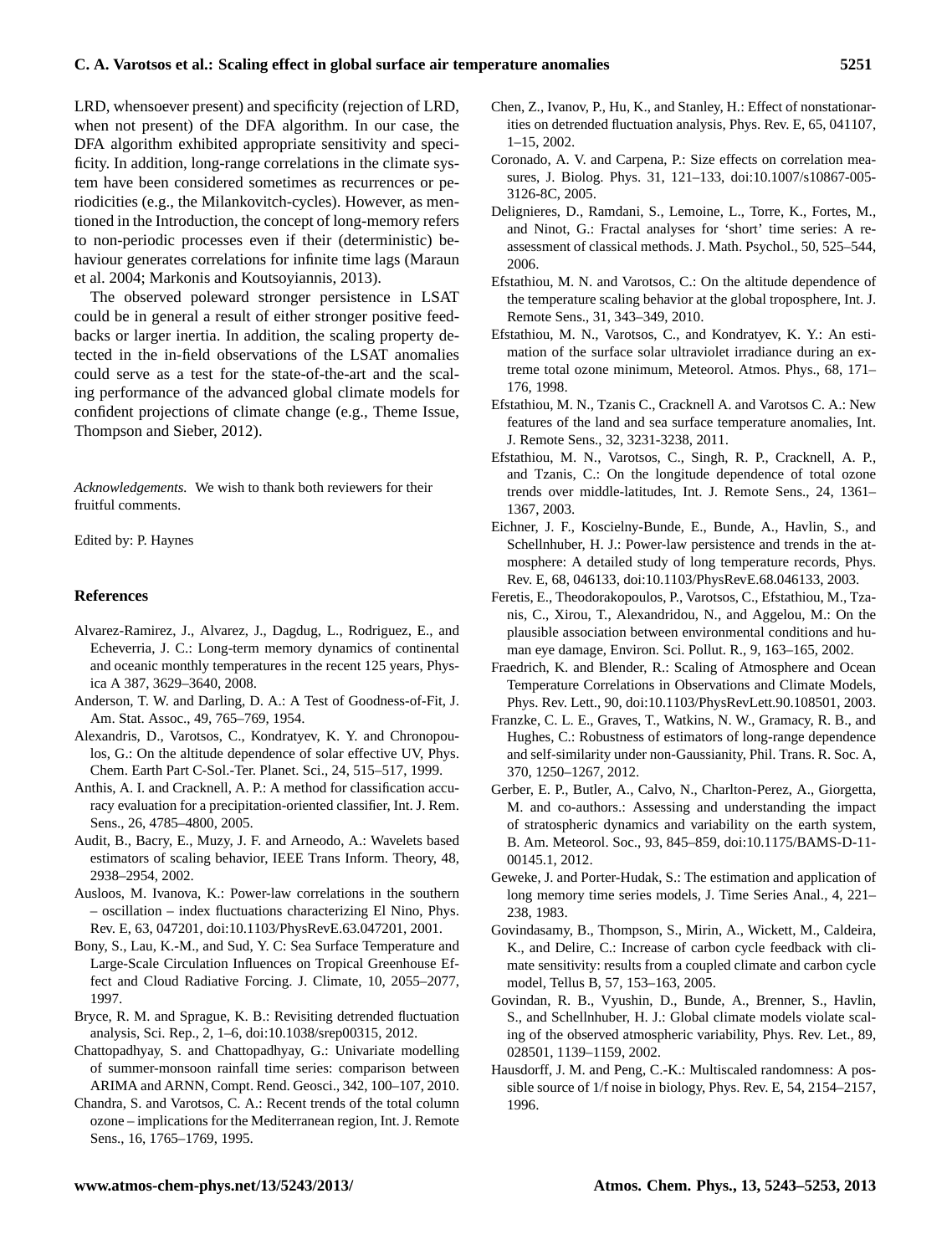- Holland, M. M. and Bitz, C. M.: Polar ampli?cation of climate change in coupled models, Clim. Dynam., 21, 221–232, 2003.
- Hurvich, C. M. and Brodsky, J.: Broadband Semiparametric Estimation of the Memory Parameter of a Long-Memory Time Series Using Fractional Exponential Models, J. Time Anal., 22, 221– 249, 2001.
- Kantelhardt, J. W., Zschiegner, S. A., Koscielny-Bunde, E., Havlin, S., Bunde, A., and Stanley, H. E.: Multifractal detrended fluctuation analysis of nonstationary time series, Phys. A, 316, 87–114, 2002.
- Katsambas, A., Varotsos, C. A., Veziryianni, G., and Antoniou, C.: Surface solar ultraviolet radiation: A theoretical approach of the SUVR reaching the ground in Athens, Greece, Environ. Sci. Pollut. Res., 4, 69–73, 1997.
- Kondratyev, K. Y. and Varotsos C.: Atmospheric greenhouse effect in the context of global climate-change, Nuovo Cim. Soc. Ital. Fisica C – Geophys. Space Phys., 18, 123–151, 1995a.
- Kondratyev, K. Y. and Varotsos, C. A.: Volcanic eruptions and global ozone dynamics, Int. J. Remote Sens., 16, 1887–1895., 1995b.
- Kondratyev, K. Y. and Varotsos, C. A.: Atmospheric ozone variability in the context of global change, Int. J. Remote Sens., 16, 1851–1881, 1995c.
- Kondratyev, K. Y. and Varotsos, C. A.: Global total ozone dynamics – Impact on surface solar ultraviolet radiation variability and ecosystems, Environ. Sci. Pollut. Res, 3, 205–209, 1996.
- Koscielny-Bunde, E., Bunde, A., Havlin, S., Roman, H. R., Goldreich, Y., and Schellnhuber, H. J.: Indication of a Universal Persistence Law Governing Atmospheric Variability, Phys. Rev. Lett., 81, 729–732, 1998.
- Koutsoyiannis, D., Efstratiadis, A., Mamassis, N., and Christofides, A.: On the credibility of climate predictions, Hydrolog. Sci. J., 53, 671–684, 2008.
- Ludecke, H.-J., Link, R., and Ewart, F.-K.: How Natural is the Recent Centennial Warming? An Analysis of 2249 Surface Temperature Records, Int. J. Mod. Phys. C, 22, doi[:10.1142/S0129183111016798,](http://dx.doi.org/10.1142/S0129183111016798) 2011.
- Markonis, Y. and Koutsoyiannis, D.: Climatic Variability Over Time Scales Spanning Nine Orders of Magnitude: Connecting Milankovitch Cycles with Hurst-Kolmogorov Dynamics, Surv. Geophys., 34, 181–207, 2013.
- Manabe, S. and Stouffer, R. J.: Sensitivity of a global climate model to an increase of  $CO<sub>2</sub>$  concentration in the atmosphere, J. Geophys. Res., 85, 5529–5554, 1980.
- Mandelbrot, B. B. and Wallis, J. R.: Noah, Joseph, and operational hydrology, Water Resour. Res., 4, 909–918, 1968.
- Maraun, D., Rust, H. W., and Timmer, J.: Tempting long-memory on the interpretation of DFA results, Nonlinear Proc. Geoph., 11, 495–503, 2004.
- Melnikova, I.: Comparative assessment of the impact of molecular scattering and total ozone content on the characteristics of UV radiation in the atmosphere, Int. J. Remote Sens., 30, 6141–6150, 2009.
- Monetti, R. A., Havlin, S., and Bunde, A.: Long-term persistence in the sea surface temperature fluctuations, Phys. A, 320, 581–589, 2003.
- Pagani, M., Liu, Z., LaRiviere, J., and Ravelo, A. C.: High Earthsystem climate sensitivity determined from Pliocene carbon dioxide concentrations, Nature Geosci., 3, 27–30, 2010.
- Peng, C.-K., Buldyrev, S. V., Havlin, S., Simons, M., Stanley, H. E., and Goldberger, A. L.: Mosaic organization of DNA nucleotides, Phys. Rev. E, 49, 1685–1689, 1994.
- Raval, A. and Ramanathan, V.: Observational determination of the greenhouse effect, Nature, 342, 758-761, 1989.
- Rust, H. W.: Detection of long-range dependence applications in climatology and hydrology, Ph.D. thesis, Potsdam University, Potsdam, Germany, 2007.
- Rybski, D., Bunde, A., Havlin, S., and von Storch, H.: Long-term persistence in climate and the detection problem, Geophys. Res. Let., 33, l06718, doi[:10.1029/2005gl025591,](http://dx.doi.org/10.1029/2005gl025591) 2006.
- Rybski, D., Bunde, A., Havlin, S., and von Storch, H.: Long-term memory in 1000-year simulated temperature records, J. Geophys. Res., 113, D02106, doi[:10.1029/2007JD008568,](http://dx.doi.org/10.1029/2007JD008568) 2008.
- Stephens, M. A.: EDF Statistics for Goodness of Fit and Some Comparisons. J. Am. Stat. Assoc., 69, 730–737, 1974.
- Taqqu, M. S., Teverovsky, V., and Willinger, W.: Estimators for long-range dependence: An empirical study, Fractals, 3, 785– 798, 1995.
- Thompson, J. M. and Sieber, J.: Climate predictions: the influence of nonlinearity and randomness, Phil. Trans. R. Soc. A, 370, 1007–1011, doi[:10.1098/rsta.2011.0423,](http://dx.doi.org/10.1098/rsta.2011.0423) 2012.
- Tsonis, A. and Elsner, J.: Testing for Scaling in Natural Forms and Observables, J. Stat. Phys., 81, 869–880, 1995.
- Tzanis, C. and Varotsos, C. A.: Tropospheric aerosol forcing of climate: a case study for the greater area of Greece, Int. J. Remote Sens., 29, 2507–2517, 2008.
- Varotsos, C.: The southern hemisphere ozone hole split in 2002, Environ. Sci. Pollut. Res., 9, 375–376, 2002.
- Varotsos, C.: Power-law correlations in column ozone over Antarctica, Int. J. Rem. Sens., 26, 3333–3342, 2005a.
- Varotsos, C.: Modern computational techniques for environmental data; Application to the global ozone layer, (Proceedings of the ICCS 2005) Lecture Notes in Computer Science, 3516, 504–510, 2005b.
- Varotsos, C. and Kirk-Davidoff, D.: Long-memory processes in ozone and temperature variations at the region 60◦ S–60◦ N, Atmos. Chem. Phys., 6, 4093–4100, doi[:10.5194/acp-6-4093-2006,](http://dx.doi.org/10.5194/acp-6-4093-2006) 2006.
- Varotsos, C., Kalabokas, P., and Chronopoulos, G.: Association of the laminated vertical ozone structure with the lower stratospheric circulation, J. Appl. Meteorol., 33, 473–476, 1994.
- Varotsos, C., Ondov, J., and Efstathiou, M.: Scaling properties of air pollution in Athens, Greece and Baltimore, Maryland, Atmos. Environ., 39, 4041–4047, 2005.
- Varotsos, C., Assimakopoulos, M. N. and Efstathiou, M.: Technical Note: Long-term memory effect in the atmospheric  $CO<sub>2</sub>$ concentration at Mauna Loa, Atmos. Chem. Phys., 7, 629–634, doi[:10.5194/acp-7-629-2007,](http://dx.doi.org/10.5194/acp-7-629-2007) 2007.
- Varotsos, C. A., Ondov, J. M., Cracknell, A. P., Efstathiou, M. N., and Assimakopoulos, M. N.: Long-range persistence in global Aerosol Index dynamics, Int. J. Remote Sens., 27, 3593–3603, 2006.
- Varotsos, P. A., Sarlis, N. V., and Skordas, E. S.: Long-range correlations in the electric signals that precede rupture, Phys. Rev. E, 66, 011902, doi[:10.1103/PhysRevE.66.011902,](http://dx.doi.org/10.1103/PhysRevE.66.011902) 2002.
- Varotsos, P. A., Sarlis, N. V., and Skordas, E. S.: Longrange correlations in the electric signals that precede rupture: Further investigations, Phys. Rev. E, 67, 021109,